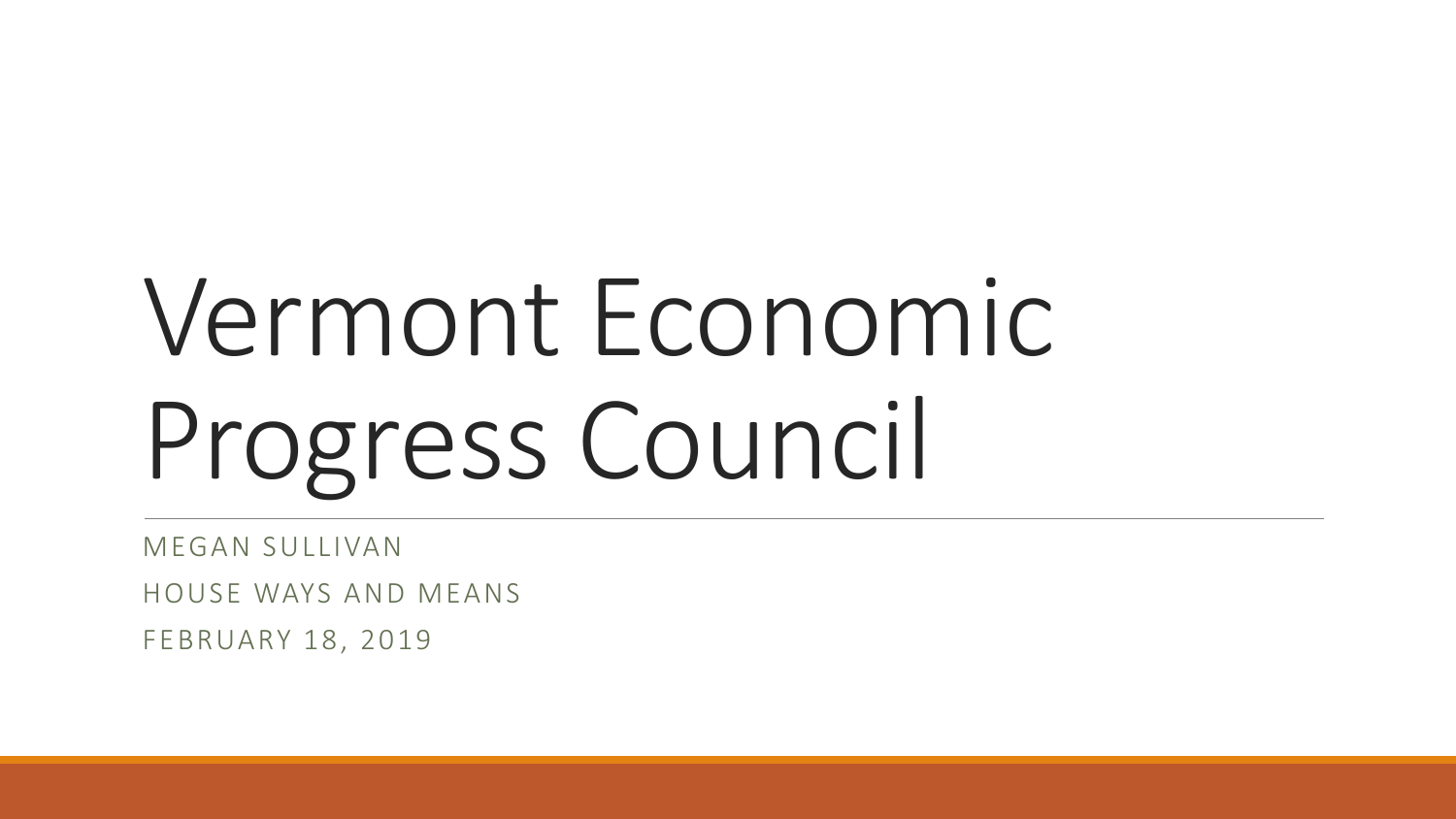#### Access to Documentation

Current Statutory Language-**32 V.S.A. § 3341**

◦ (b) Information and materials submitted by a business concerning its income taxes and other confidential financial information shall not be subject to public disclosure under the State's public records law in 1 V.S.A. chapter 5, but **shall be available to the Joint Fiscal Office or its agent upon authorization of the Joint Fiscal Committee or a standing committee of the General Assembly**, and shall also be available to the Auditor of Accounts in connection with the performance of duties under section 163 of this title; provided, however, that the Joint Fiscal Office or its agent and the Auditor of Accounts shall not disclose, directly or indirectly, to any person any proprietary business information or any information that would identify a business except in accordance with a judicial order or as otherwise specifically provided by law.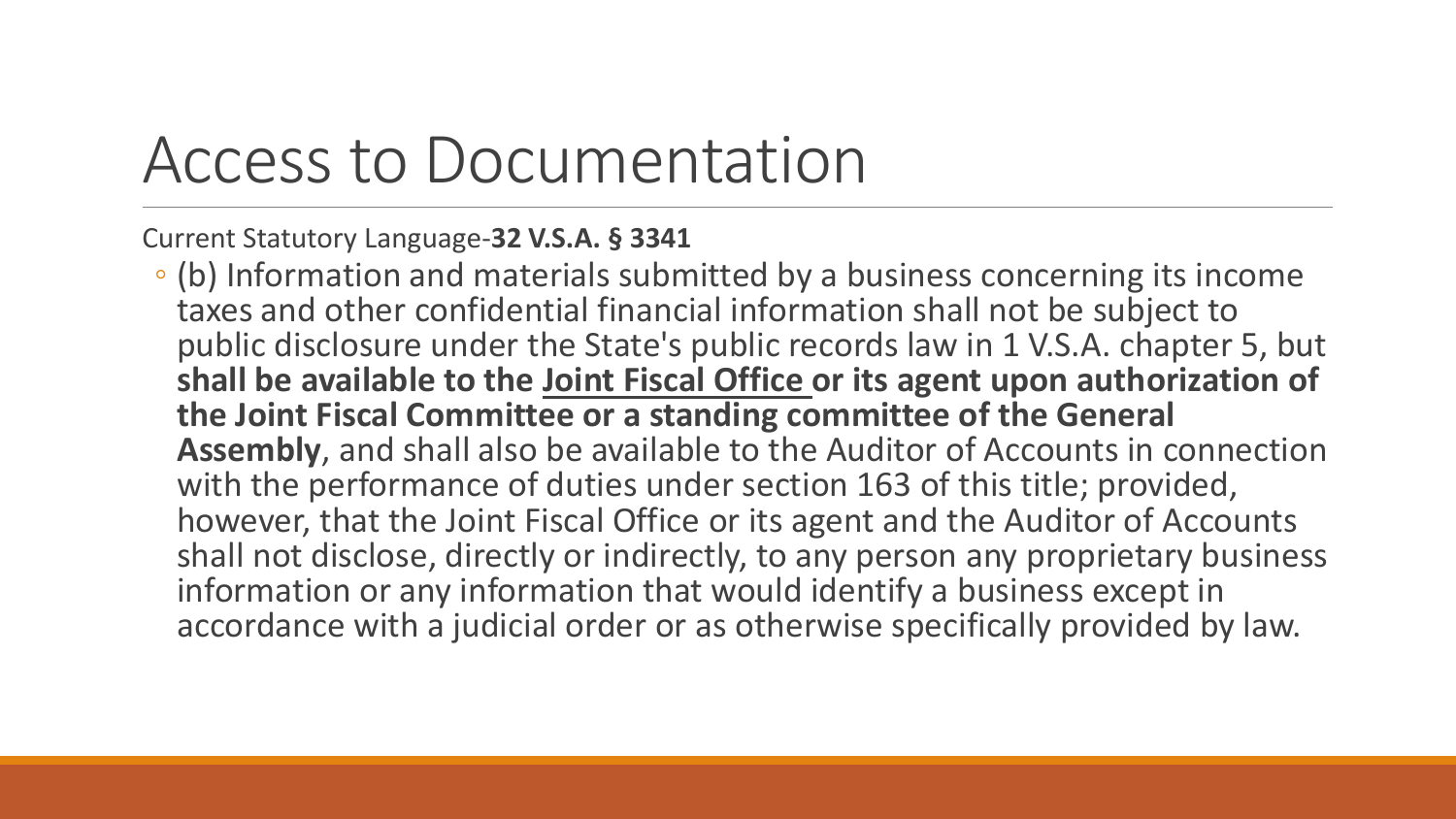## Good Jobs First, Show us the Subsidized Jobs

Vermont Ranked #5 in Transparency nationally. Vermont's ranking includes training programs, as do other states included in the rankings.

#### **Activity Summary**

For All Claims Processed As Of December 31, 2017

| <b>Claim Activity</b> | <b>New Qualifying Employees</b> | <b>New Qualifying Payroll</b> | <b>Average Wage</b> | New Qualifying Capital Investments | <b>Incentives Paid to Companies</b> |
|-----------------------|---------------------------------|-------------------------------|---------------------|------------------------------------|-------------------------------------|
| 2017                  | 579                             | \$28,117,980                  | \$48,563            | \$66,878,349                       | \$2,982,292                         |
| 2016                  | 693                             | \$35,876,896                  | \$51,770            | \$58,231,156                       | \$3,740,601                         |
| 2015                  | 773                             | \$39,477,270                  | \$51,070            | \$88,946,890                       | \$3,999,767                         |
| 2014                  | 853                             | \$50,955,135                  | \$59,736            | \$59,241,141                       | \$4,279,383                         |
| 2013                  | 859                             | \$55,490,232                  | \$64,599            | \$128,030,075                      | \$3,751,728                         |
| 2012                  | 806                             | \$62,298,865                  | \$77,294            | \$262,489,273                      | \$2,903,935                         |
| 2011                  | 844                             | \$54,269,760                  | \$64,301            | \$121,412,913                      | \$1,852,263                         |
| 2010                  | 606                             | \$34,555,726                  | \$57,023            | \$47,475,449                       | \$1,249,733                         |
| 2009                  | 265                             | \$16,137,468                  | \$60,896            | \$28,100,875                       | \$654,370                           |
| 2008                  | 255                             | \$9,214,052                   | \$36,134            | \$13,388,586                       | \$544,110                           |
| 2007                  | 262                             | \$10,621,976                  | \$40,542            | \$22,546,350                       | \$208,653                           |
| Summary Total         | 6,795                           | \$397,015,360                 | \$58,427            | \$896,741,057                      | \$25,614,424                        |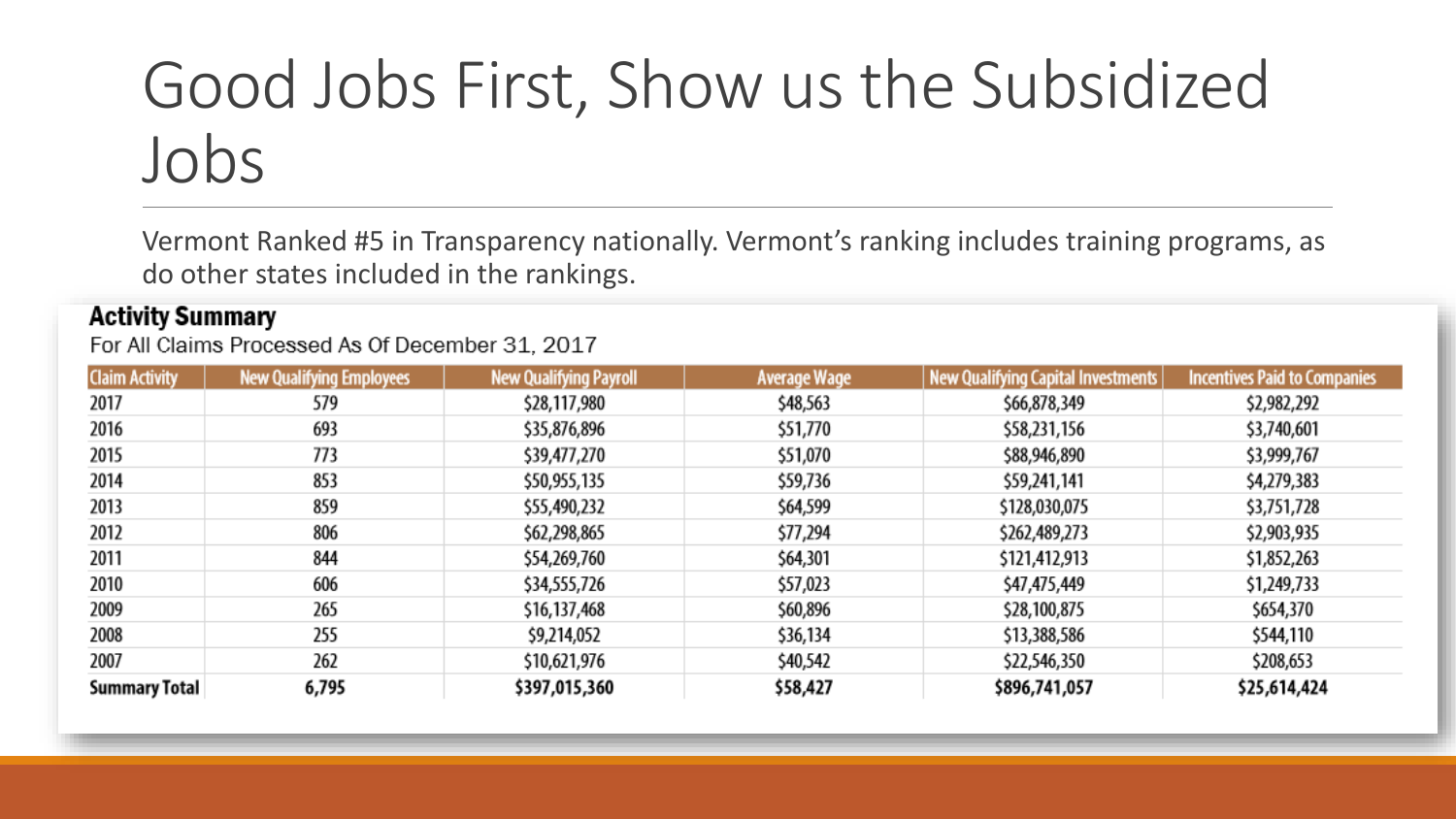### What Do other States do based on this report? A few differences…

Self Reported Data- Certified by Commerce, not audited.

◦ Average wage, capital investments, jobs created

Many high scorers are larger states that incentivized Publicly traded companies.

- #1 Ranked North Carolina- of 16/23 companies Publicly traded in 2017
- Vermont- 1/6 has a publicly traded parent company

Not able to find any examples of actual payroll data being provided in any incentive programs that were reviewed.